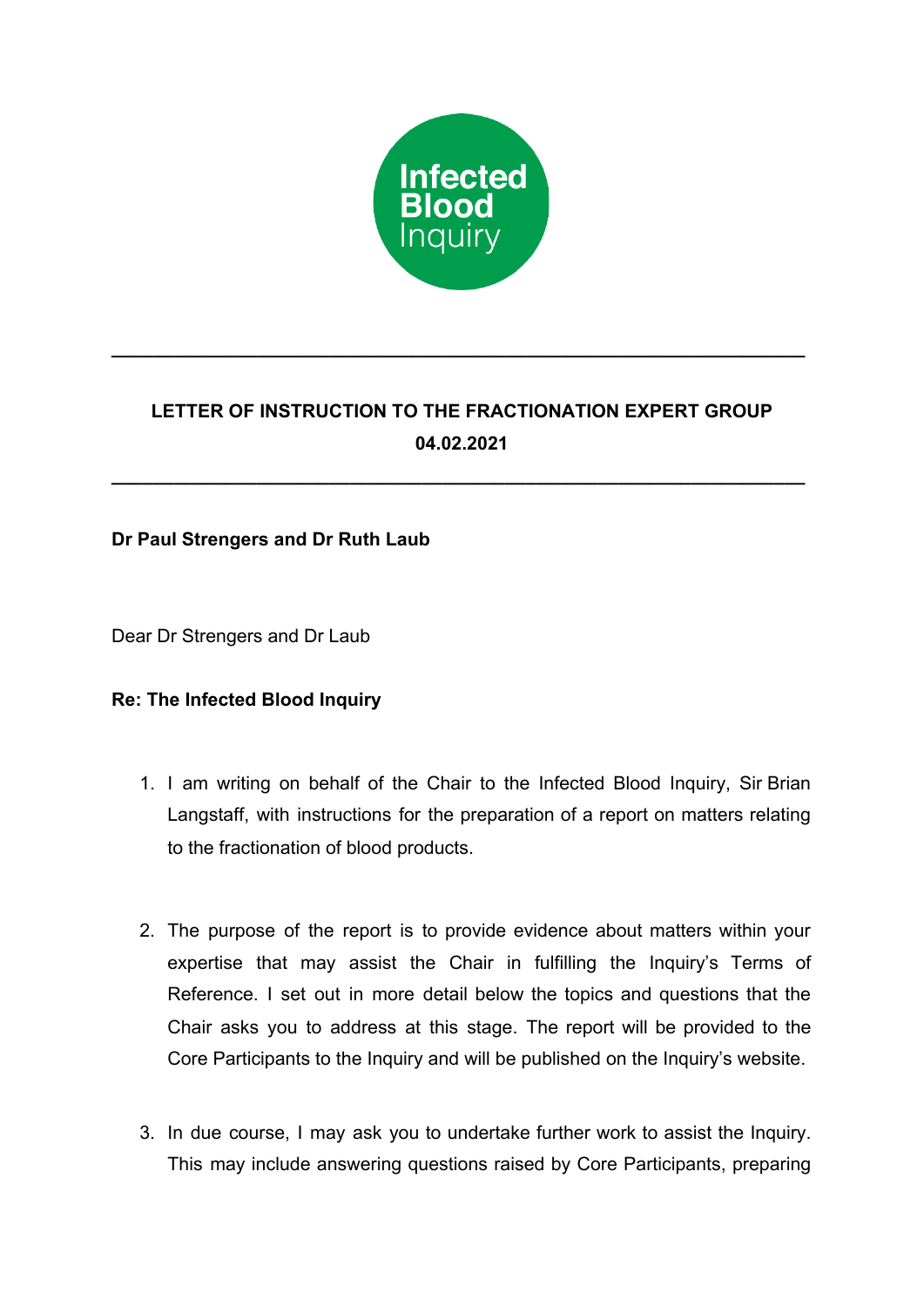further reports, conducting discussions with or providing opinions to other expert groups instructed by the Inquiry, giving oral evidence at the Inquiry's public hearings, and carrying out other duties appropriate to the role of an expert to the Inquiry as directed by the Chair through me.

## **Background**

- 4. As you are aware, the Infected Blood Inquiry has been established to examine the circumstances in which people treated by the National Health Service in the United Kingdom were given infected blood and infected blood products. It is an independent public inquiry under the Inquiries Act 2005.
- 5. The provision of such blood and blood products led directly to people becoming infected with Hepatitis B virus ('HBV'), Hepatitis C virus ('HCV'), Human Immunodeficiency Virus ('HIV') and other diseases. Other people were indirectly infected. People have also been informed that they may be at risk of developing v CJD.
- 6. The Inquiry's Terms of Reference require it to consider and report upon a wide range of issues. These include:

*"To examine the circumstances in which men, women and children treated by National Health Services in the United Kingdom (collectively, the "NHS") were given infected blood and infected blood products, in particular since 1970, including:*

- *a. the treatment of men, women and children who were given infected blood or infected blood products through transfusion or other means;*
- *b. the treatment of men, women and children with haemophilia or other bleeding disorders who were given infected blood products (recognising that the position of those with mild, moderate and severe*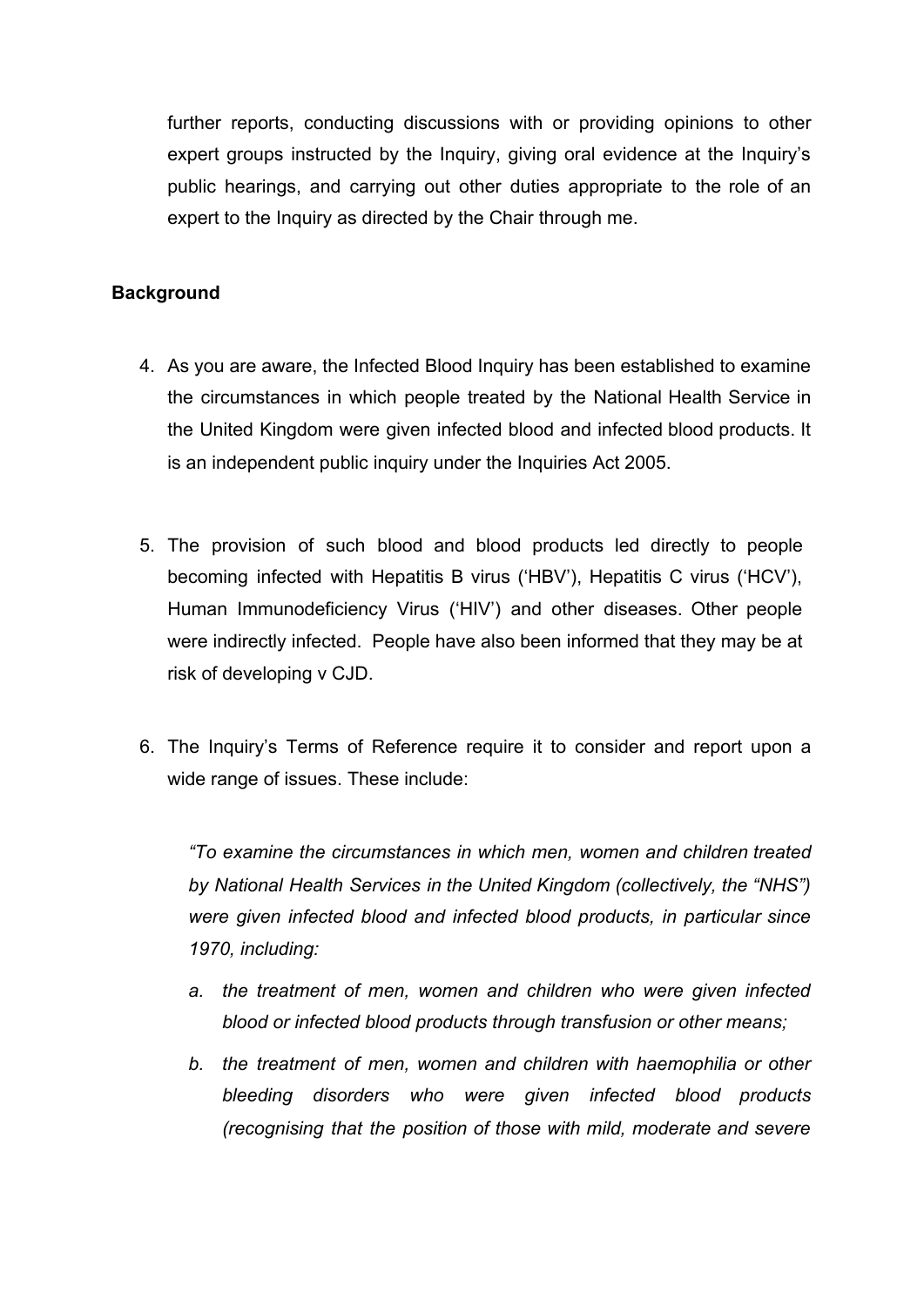*bleeding disorders may require separate consideration during the Inquiry);*

- *c. what was, or ought to have been known, at any relevant time about the risks of infection associated with blood donations and blood products, by Government (in particularly the Department of Health), pharmaceutical companies, any relevant licensing authorities, NHS bodies, the medical profession, and other organisations or individuals involved in decision-making in relation to the use of blood and blood products;*
- *d. to what extent people given infected blood or infected blood products were warned beforehand of the risk that they might thereby be exposed to infection, and if so whether such warnings as were given were sufficient and appropriate;*
- *e. the adequacy of the systems adopted for the screening of donors, and the collection, testing, licensing and supply of blood and blood products for use by the NHS;*
- *f. the United Kingdom's failure to become self-sufficient in the production of blood products (and consideration of any relevant differences in terms of self-sufficiency between England, Wales, Scotland and Northern Ireland);*
- *g. the actions of Government (in particular the Department of Health), pharmaceutical companies, licensing authorities, NHS bodies, the medical profession, and other organisations or individuals involved in decision-making in relation to the use of blood or blood products;*
- *h. why people were given infected blood or blood products, including the nature and extent of any commercial or other interests which may have affected decision-making;*
- *i. the extent to which the supply of infected blood or blood products could, and if so, should have been avoided or stopped earlier, and if so how best this might have been achieved".*

*…*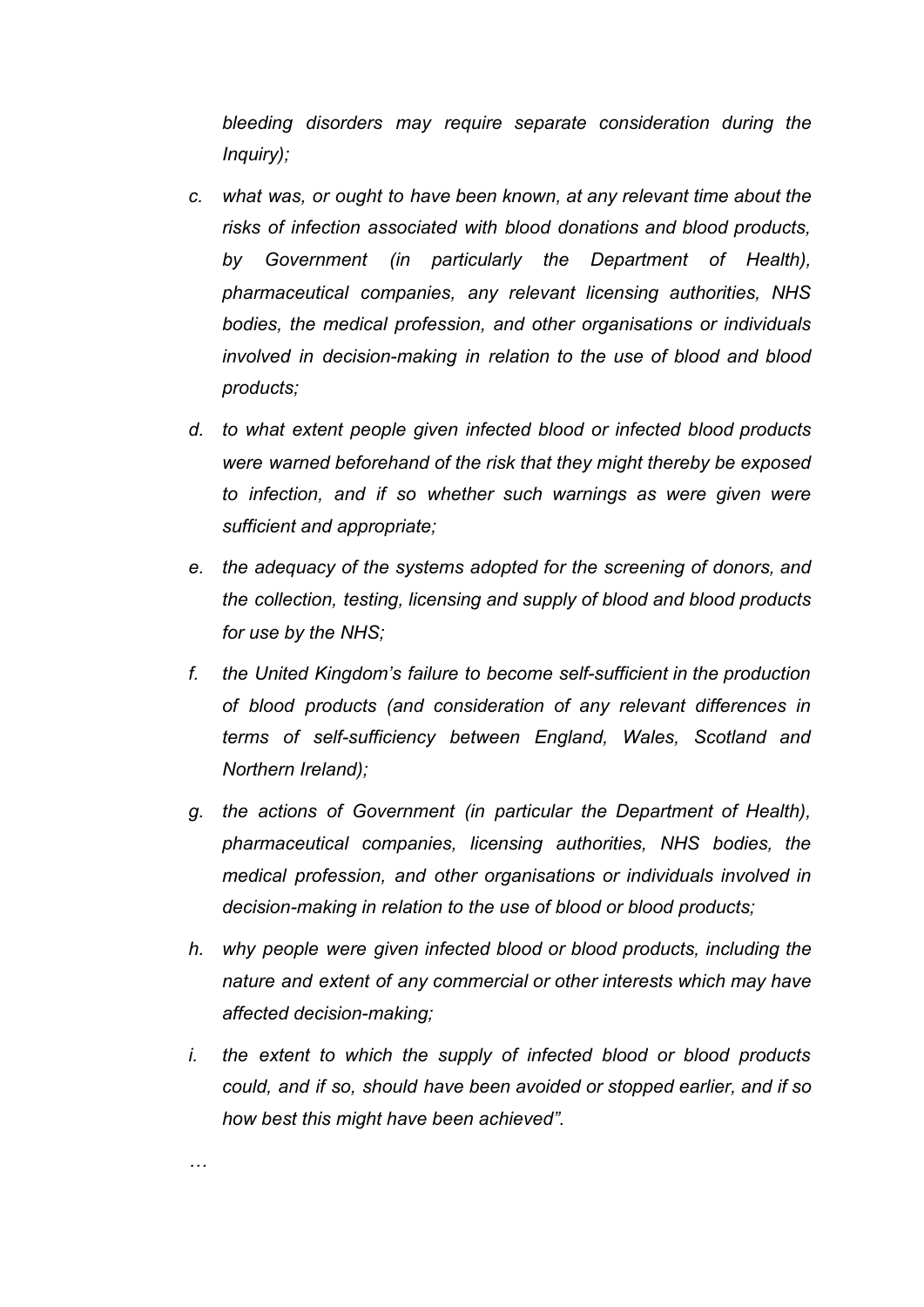*To examine:*

- *a. the nature, adequacy and timeliness of the response of Government (in particular the Department of Health), NHS bodies, other public bodies and officials, the medical profession, the UK Haemophilia Centre Doctors Organisation, the pharmaceutical industry and other organisations (including the Haemophilia Society), to the use of infected blood or infected blood products to treat NHS patients…"*
- 7. A full version of the Terms of Reference may be found on the Inquiry's website. The website also contains the Inquiry's List of Issues, which provides more detail of the matters that may be explored during the course of the Inquiry. I have sent links to both these documents to the group.
- 8. The Inquiry must report its findings to the Minister for the Cabinet Office, and make any recommendations, as soon as practicable.

## **Instructions**

### Fractionated blood products

- 9. Please provide an overview of the way in which fractionation is and has been used to provide blood products, and in particular cryoprecipitate and Factor VIII and Factor IX concentrates. To the extent that you consider it to be appropriate and within your knowledge and expertise to do so, please consider the following matters:
	- a. The scientific principles involved in fractionation;
	- b. The techniques developed to fractionate blood products, and in particular the techniques that were developed prior to and during the 1970s and 1980s to produce (i) frozen and freeze-dried cryoprecipitate, and (ii) Factor VIII and Factor IX concentrates;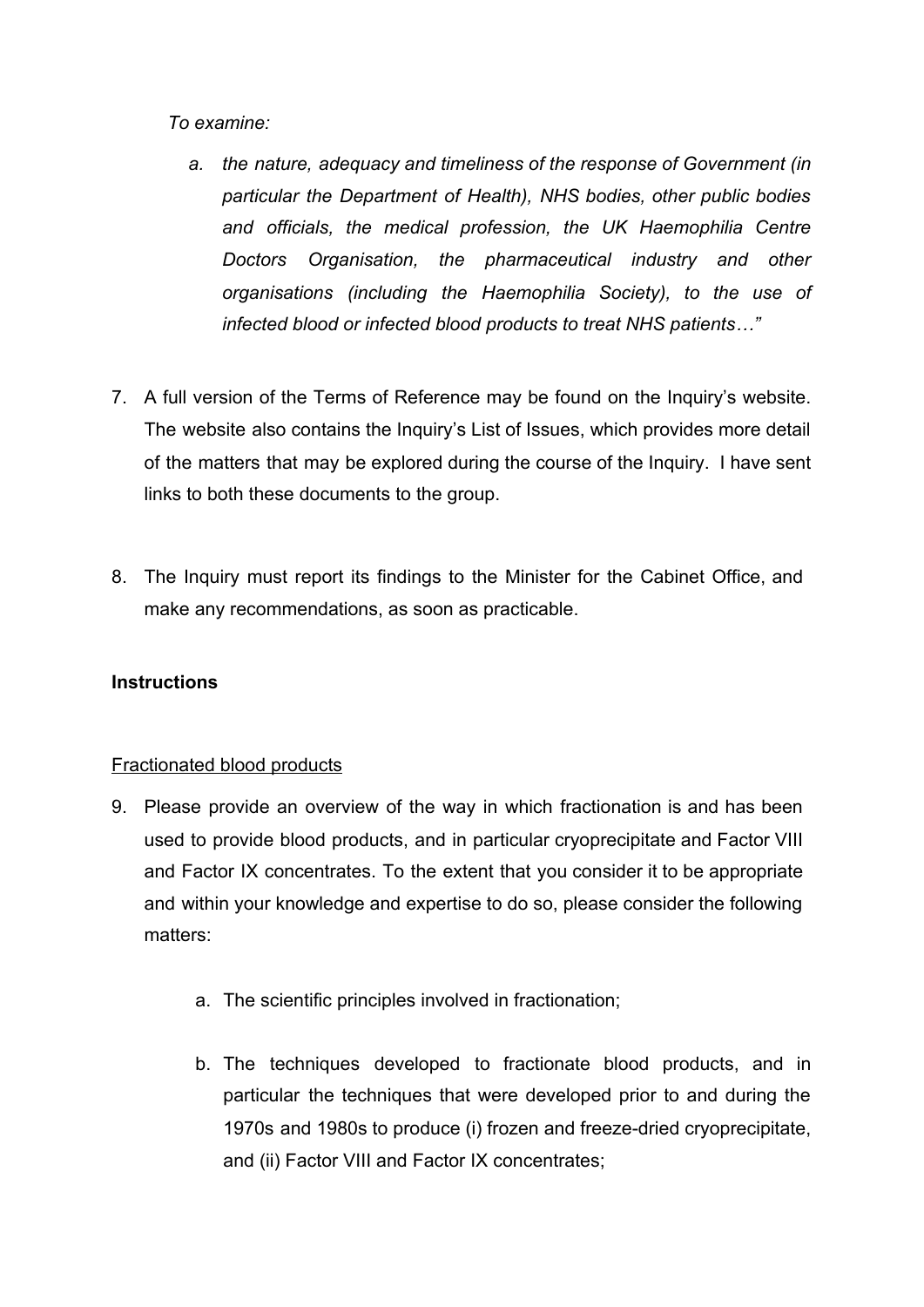- c. The materials required for those techniques, including the resources, equipment and plant required;
- d. An explanation of variables (such as purity, potency and yield) that affect the production of (i) cryoprecipitate, and (ii) Factor VIII and Factor IX concentrates;
- e. The significance of inhibitors and the risk of allergic reactions to the production of (i) cryoprecipitate, and (ii) Factor VIII and Factor IX concentrates.

### Heat Treatment

- 10. The Inquiry is examining the issue of viral inactivation of blood products through heat treatment. To the extent that you consider it to be appropriate and within your knowledge and expertise to do so, please consider the following matters:
	- a. The scientific principles that underlie viral inactivation by heat treatment;
	- b. The different methods of heat treatment available to fractionators, and how those methods, and knowledge of their effectiveness, developed over time;
	- c. How, if at all, those methods affected variables (such as purity, potency and yield) in the production of (i) cryoprecipitate and (ii) Factor VIII and Factor IX concentrates;
	- d. The materials required for those methods, including the resources, equipment and plant required;
	- e. Any technological advances that contributed to the development of heat treatment during the period of time of relevance to the Inquiry.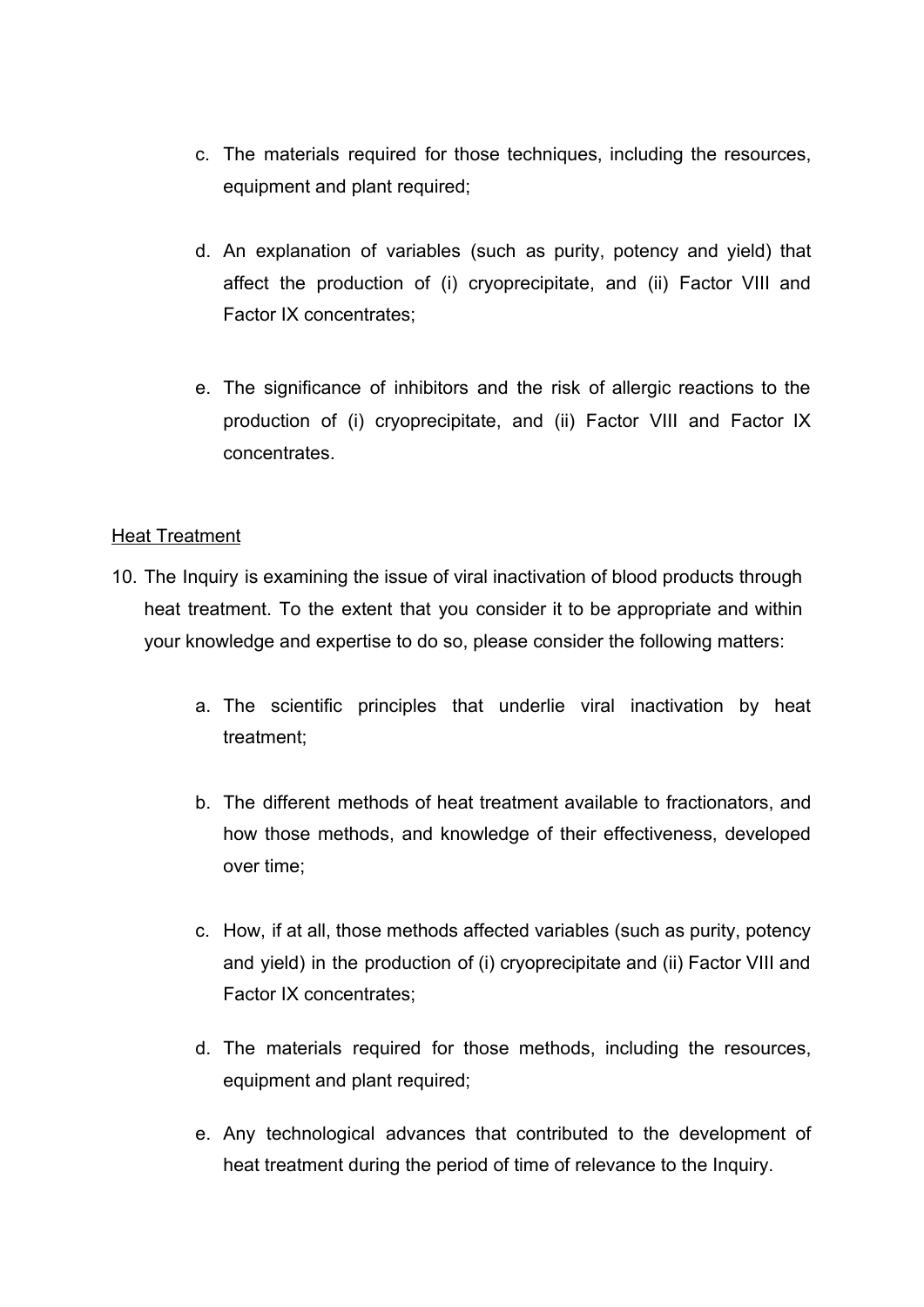# Other methods of viral inactivation

- 11. Please explain alternative methods of viral inactivation that have been used by producers of blood products against (i) HBV, (ii) HCV and (iii) HIV, including solvent/detergent methods and the use of virucides. To the extent that you consider it to be appropriate and within your knowledge and expertise to do so, please consider the following matters:
	- a. The scientific principles underlying the method;
	- b. The processes required to produce blood products using the method and the challenges involved;
	- c. The materials required for those methods, including the resources, equipment and plant required;
	- d. Any technological advances that contributed to the development of the technique during the period of time of relevance to the Inquiry.

# Recombinant products

- 12. Please explain why, how and when recombinant products were developed for the treatment of haemophilia and other bleeding disorders. To the extent that you consider it to be appropriate and within your knowledge and expertise to do so, please consider the following matters:
	- a. The scientific principles underlying such products;
	- b. The processes required to produce the products and the challenges involved;
	- c. The materials required for those methods, including the resources, equipment and plant required;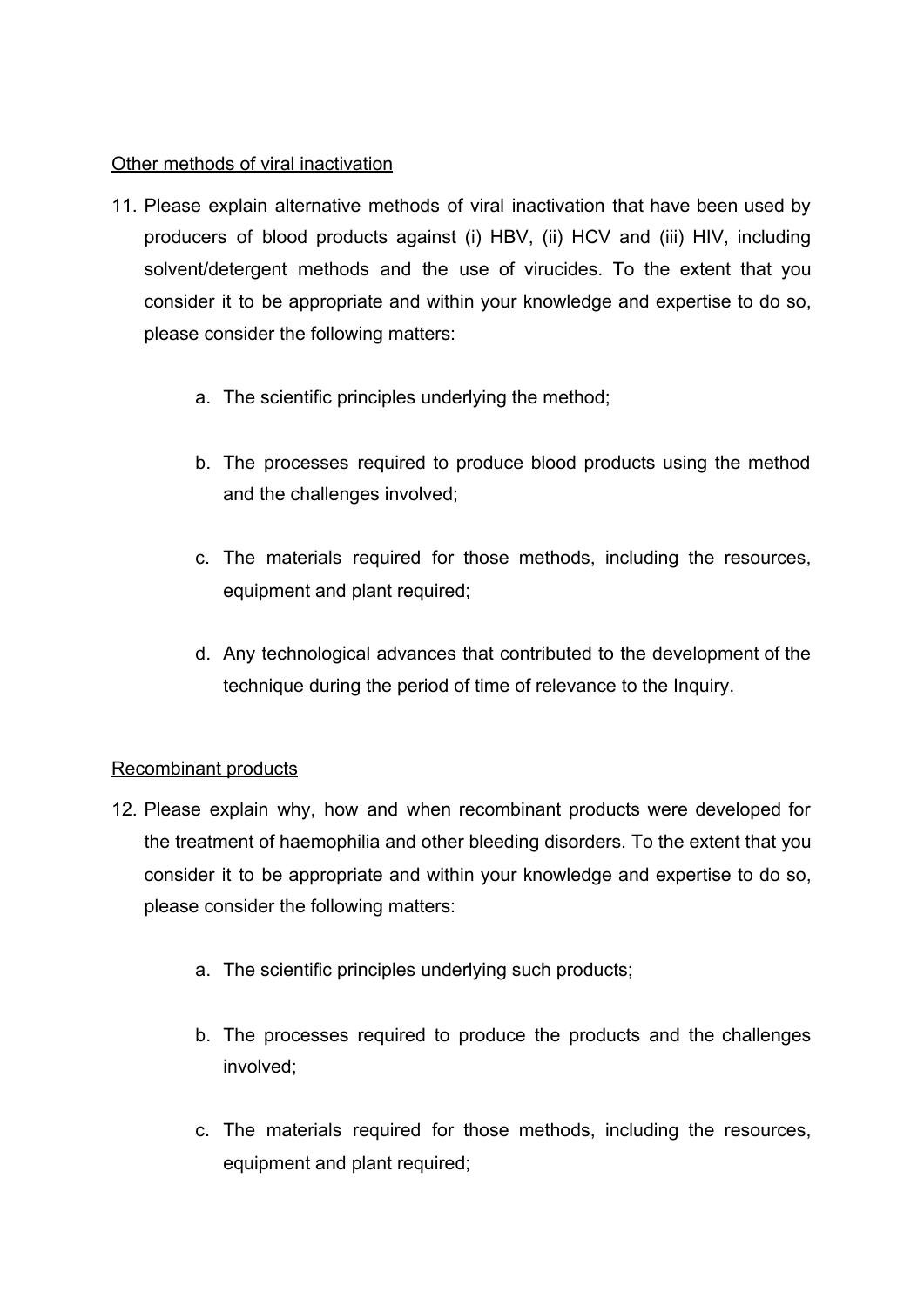- d. Any technological advances that contributed to the development of recombinant products during the period of time of relevance to the Inquiry;
- e. Adverse events associated with the use of recombinant products, and when knowledge of such adverse events emerged.

## **Further Information**

- 13. If there are issues on which you consider that you require further information before being able to reach a conclusion on some of the topics above, then please set that out in the report or in a separate letter to me. Where practicable, the Inquiry will seek to obtain such information as you require and provide it to you.
- 14. Where appropriate, you should provide provisional answers to the questions set out above, qualifying them as necessary with reference to further evidence or research that may be required to provide a more complete answer.
- 15. The manner in which you address the topics set out is a matter for you, as is the way in which you express your conclusions and any qualifications that accompany them.
- 16. The report should make clear if there are any matters on which it is not, or may not be, possible to provide an expert opinion, for example due to the lack of available information. The report should give the reasons for any such limitation.
- 17. If there is a range of professional opinion on a particular issue covered in the report that must be made clear and the range of opinions summarised. The report should explain why you have reached the particular conclusion that you have.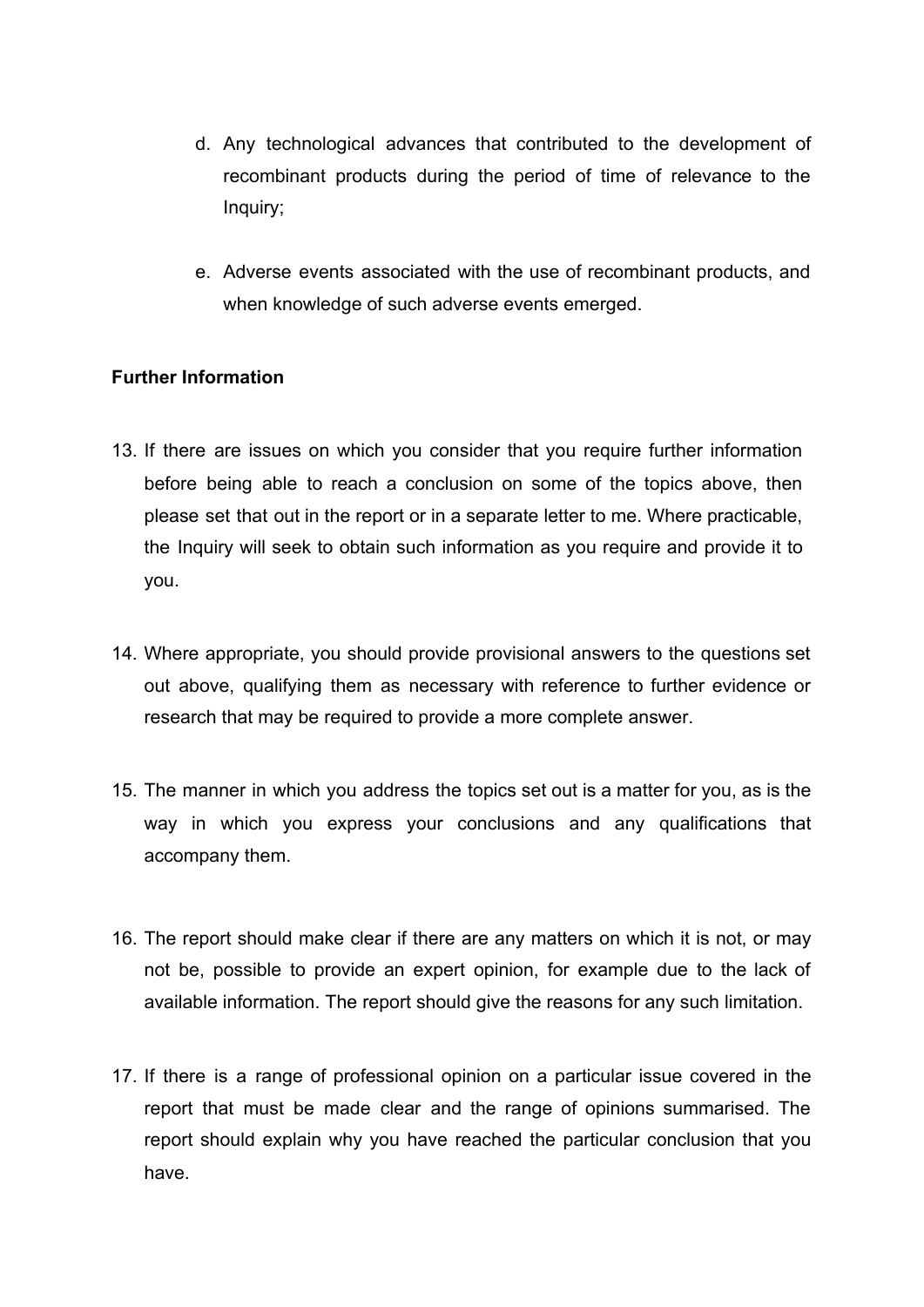- 18. If there is a disagreement between you about any matter within the report, then this too should be made clear. The report should summarise the different opinions, attribute them to the relevant individual, and provide the reasons explaining the views expressed.
- 19. In the event that you consider it appropriate that certain sections of your response be prepared by part of the group, please indicate in the report by whom each section of the response has been prepared and why the division of the labour in this way was deemed appropriate
- 20. The Inquiry will be instructing other expert groups during the course of its work. You may consult freely with members of these other expert groups, as may help you, but should acknowledge in your report what, if any, material assistance their input has given you.

## **Expertise and Duties of an Expert**

- 21. If having read this letter you feel that you do not have the appropriate experience or expertise then please let me know immediately. You should also notify me if you have any queries or require any further information.
- 22. As expert witnesses, you have a duty to exercise reasonable skill and care in carrying out your instructions and must comply with any relevant professional code of practice. Your overriding duty is to assist the Inquiry and to provide your unbiased opinion as independent witnesses in relation to those matters which are within your expertise.

## **Format of the Report**

23. In preparing your report please make sure that: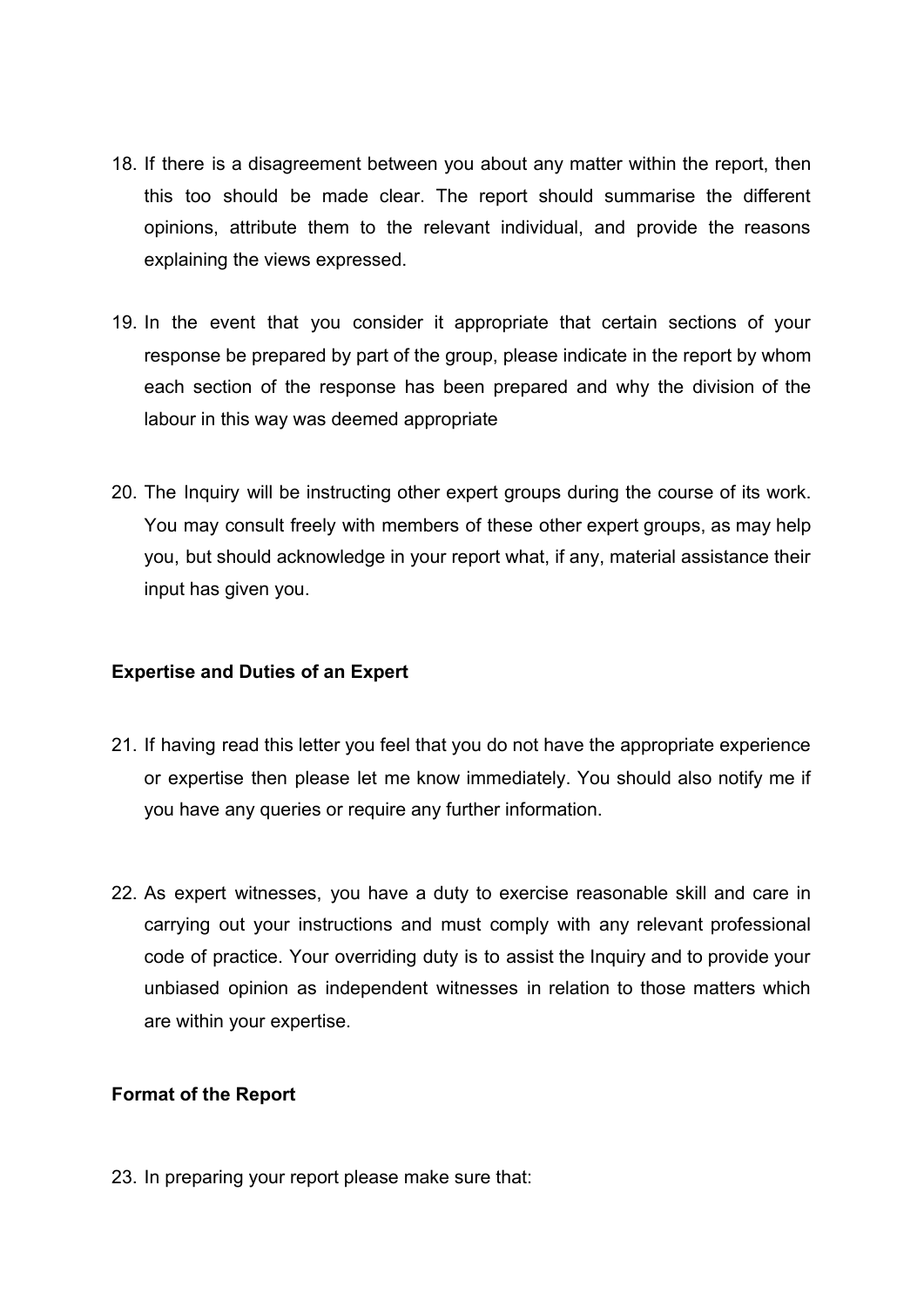- a. It sets out details of your qualifications, and your respective academic and/or professional experience.
- b. It gives details of any literature or other material which you have relied on.
- c. It contains a statement setting out the substance of all facts and instructions which are material to the opinions expressed.
- d. It makes clear which of the facts stated are within your knowledge.
- e. It identifies who carried out any other work used for the report. The report should give the qualifications for the individual and indicate whether their work was carried out under your supervision.
- f. Where there is a range of professional opinion on the matters dealt with in the report, it summarises the range of opinions and gives reasons for the opinion reached.
- g. It contains a summary of your conclusions.
- h. It sets out any qualification to an opinion or conclusion provided.
- i. It contains a statement that you understand your duty to provide independent evidence and have complied with that duty.
- 24. The final report must be verified by statements from both of you saying: *"I confirm that in respect of those parts of the report to which I have contributed:*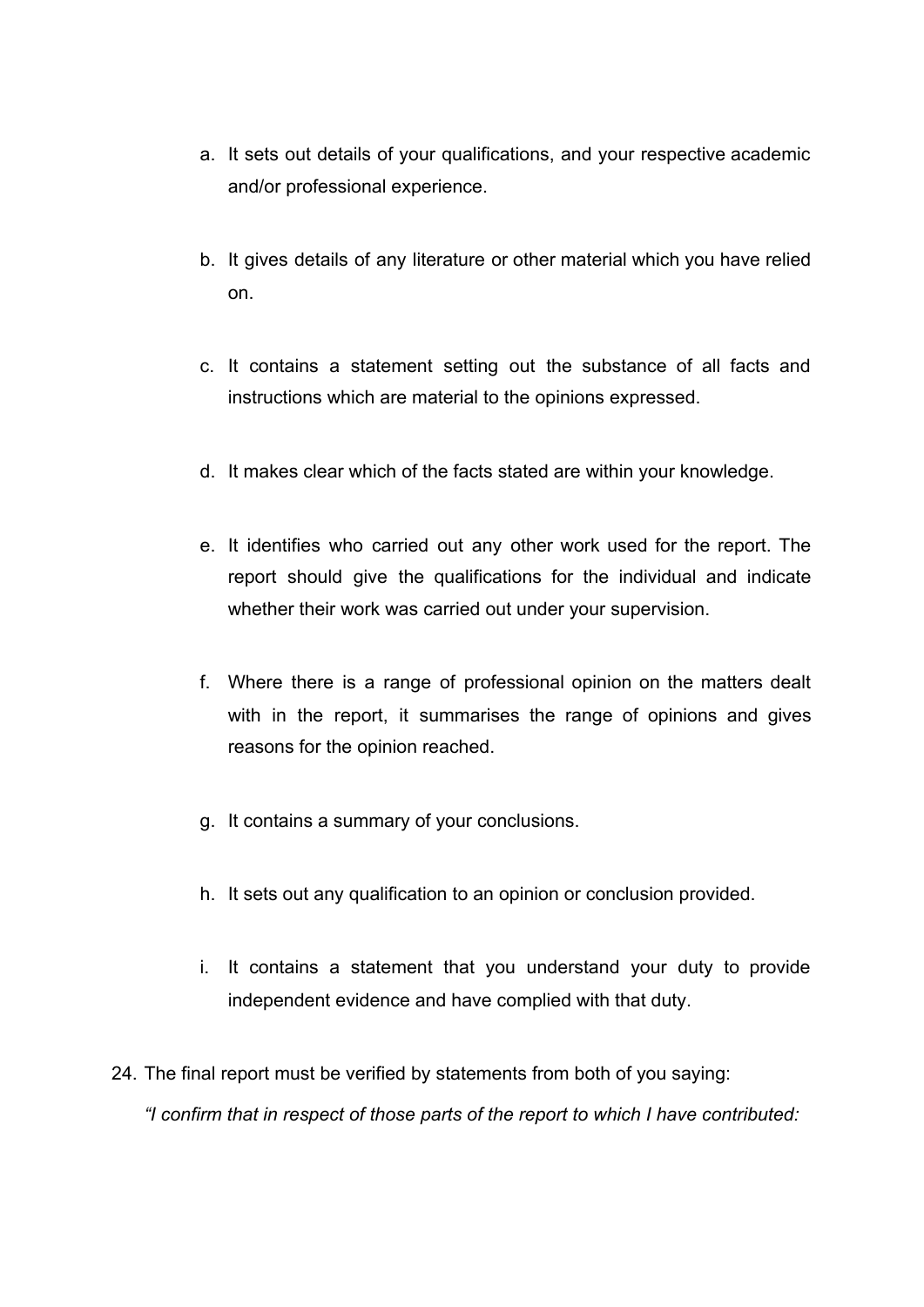- *a. I have made clear which facts and matters referred to in this report are within my knowledge and which are not.*
- *b. Those that are within my knowledge I confirm to be true.*
- *c. The opinions I have expressed represent my true and complete professional opinions on the matters to which they refer."*
- 25. You should let me know immediately if at any time after producing your report and before the conclusion of the Inquiry you change your views. It is also important that you notify me promptly if you feel it is necessary to update your report after it has been finalised, for example because new evidence has come to light.
- 26. The report should be reasonably concise and expressed as far as possible in straightforward language. Where technical or clinical terms are used, and their meaning may not be obvious, please provide a brief explanation as to their meaning, for example in a glossary.

## **Timetable**

- 27. I would be grateful if you can provide a draft copy of your report by 30 June 2021.
- 28. I ask for the report to be provided in draft in the first instance so that I can approve its format, check that the formal requirements for an expert report mentioned above are fulfilled correctly and ask for any queries to be addressed before the report is signed.
- 29. You have indicated that you may be assisted by members of the Inquiry team in respect of the phrasing of your report, given that you will both be working in a language in which you are not native speakers. The Inquiry will provide such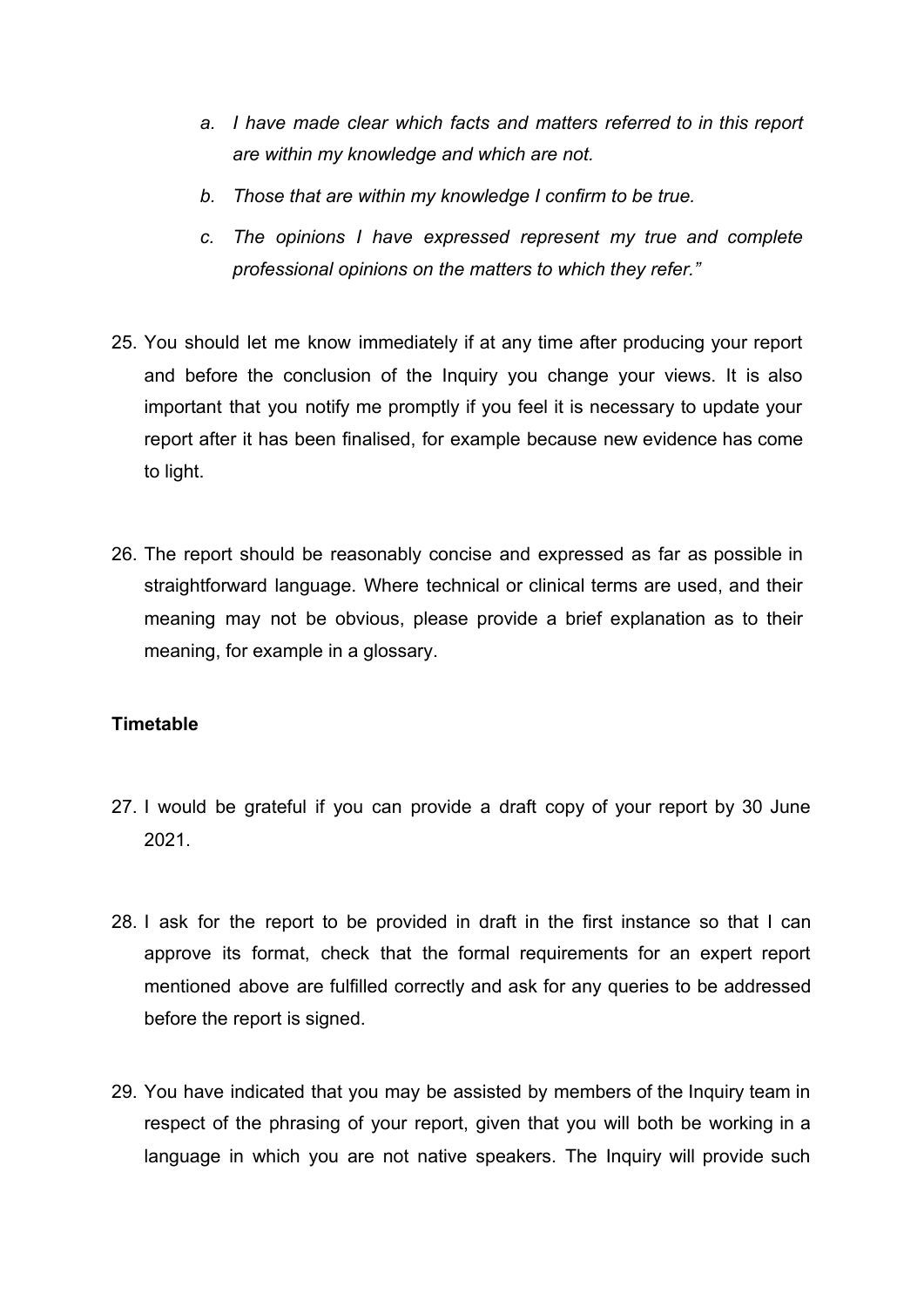support where requested, but on the clear and mutual understanding that the substance of your evidence is a matter for you alone. You should feel entirely free to reject any suggestions made to you by any members of the Inquiry team.

- 30. Once the report is finalised, a copy will be disclosed to the Core Participants and will be published on the Inquiry website. It may be that once Core Participants have reviewed this letter of instruction or your report they will identify further issues that I may wish to raise with you.
- 31. I may also provide you with further instructions at a later date in respect of any other matters on which we seek evidence from the group.

### **Fees**

32. I will correspond with you separately about arrangements for your fees.

### **Next Steps**

- 33. As I have indicated in this letter, and if you feel that it is appropriate, please write to me if you consider that the questions or topics should be amended or changed.
- 34. May I thank you for agreeing in principle to assist the Inquiry. If there is anything that I can do to assist or there are any aspects of these instructions that you would like to clarify then please do not hesitate to contact me.

Yours sincerely,